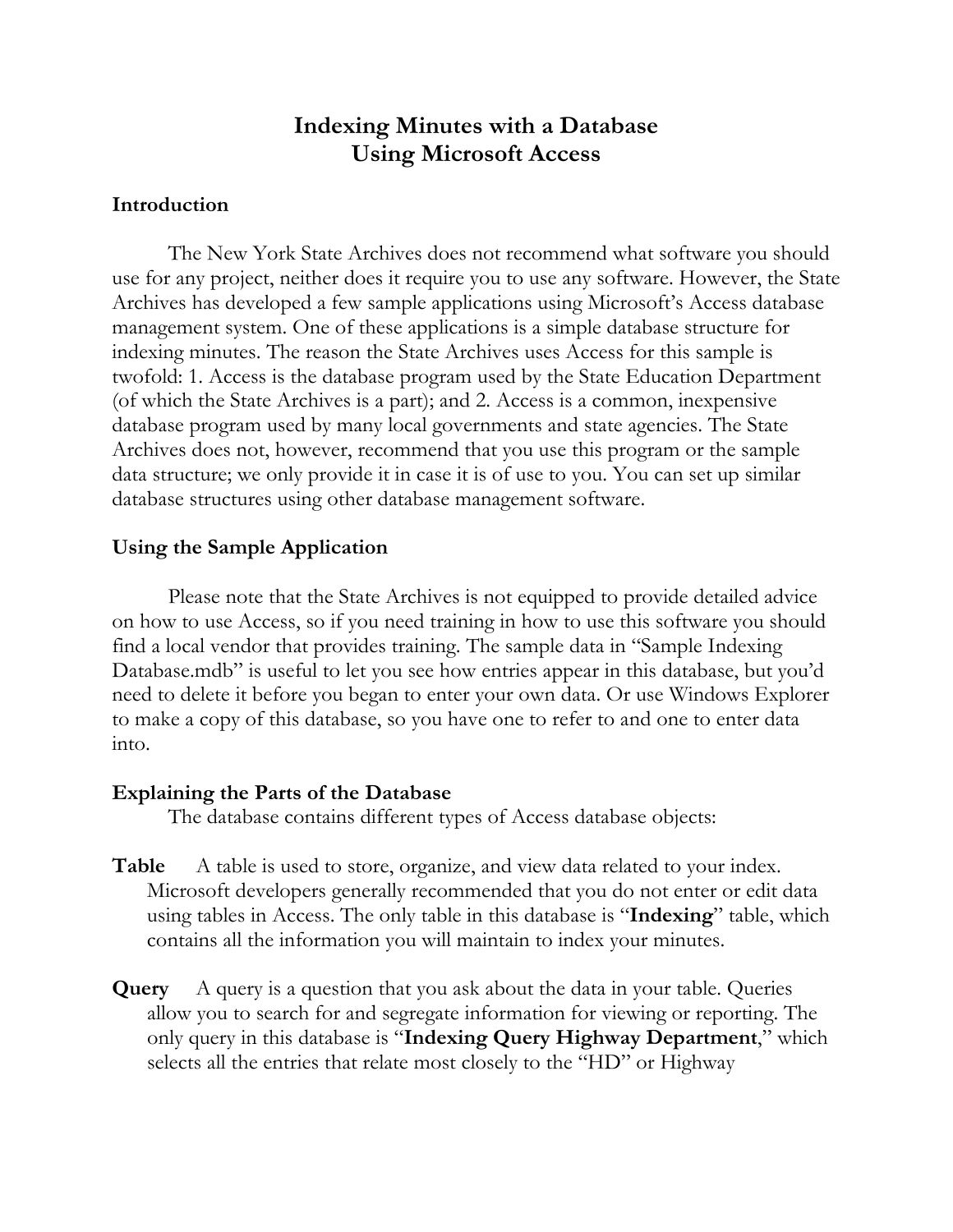Department. Other queries can be easily created to isolate needed information regarding board actions, departments, subjects, etc.

- **Form** A form is used to view data in a database, enter new data into the database, or edit records. This database contains two forms:
	- 1. "**Indexing Browse Form**," which allows you to view, enter, or edit your data in a horizontal format. Using the browse form allows you to see several entries at the same time. This form appears essentially the same as the "Indexing" table.
	- 2. "**Indexing Entry Form**," also allows you to view, enter, and edit data. Each "page" of this form shows one database record or the information from one board action in the minutes.
- **Report** A report is used to show and print selected information from a table in a customized manner. You will probably want to add more reports for your purposes, but this database includes several reports. Here are two:
	- 1. "**Index by Subject /w Memo (Landscape)**" is a report which arranges all entries alphabetically by subject and includes all data entered in the memo field. It is presented in landscape format to allow all data to be printed or viewed at once.
	- 2. "**Index by Action (Grouped)**" is a report where entries are arranged and grouped alphabetically by board action. This report does not include memo field data and is presented in portrait format.
- **Macro** A macro is an advanced option used to automate a series of tasks. This database application does not use macros.
- **Module** A module is a unit of Visual Basic for very complex tasks. This database application does not use modules.

## **Indexing Data Fields**

These are the fields in this sample indexing database:

Date of Meeting (Date): This identifies the date of meeting being indexed. It defaults to the format: "02 Mar 1954."